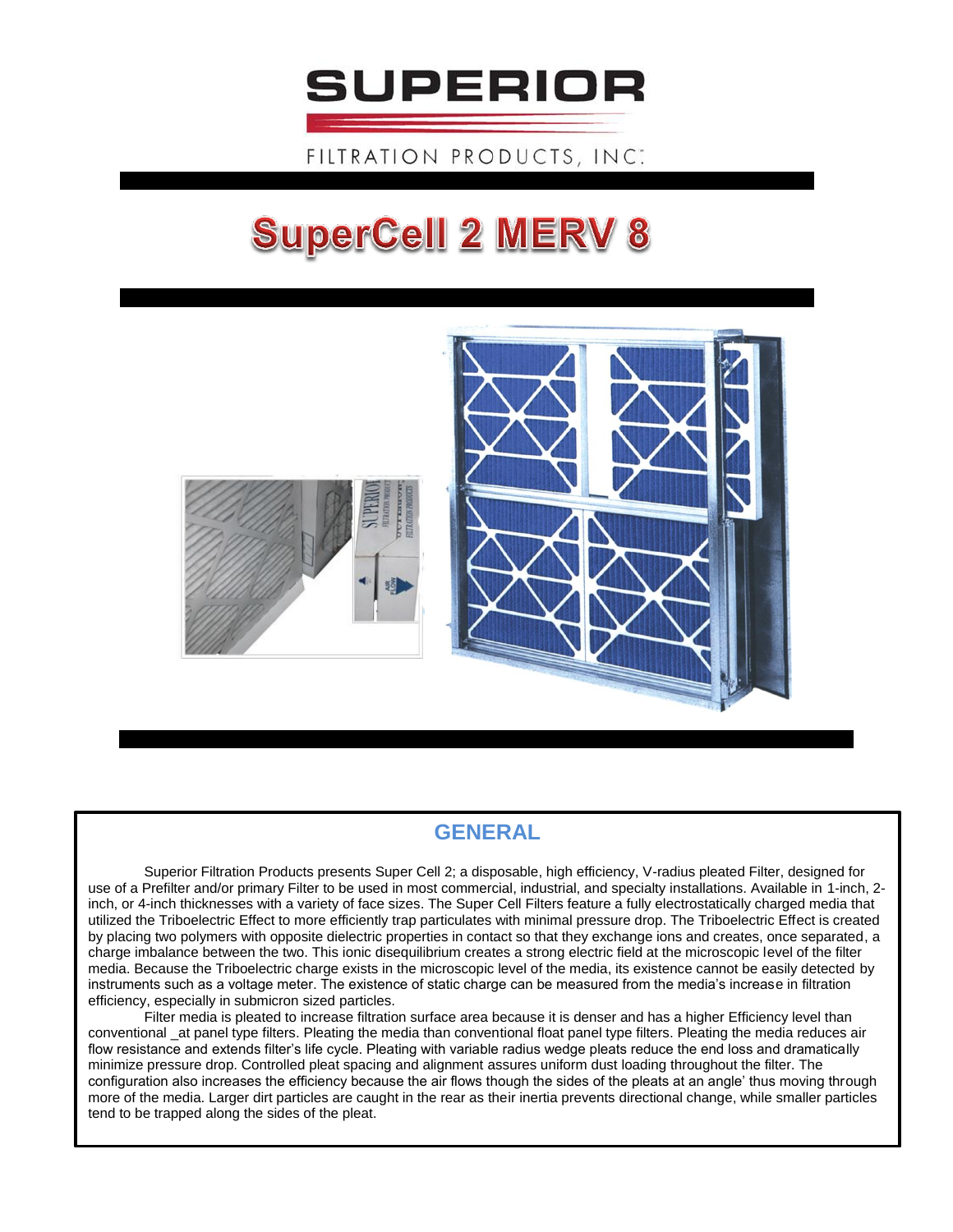| Merv 8 Pleated Panel Filters<br><b>Standard Sizes</b> |                          | <b>Standard Capacity Filters</b> |      |            |       |                          |                       | <b>High Capacity Filters</b> |      |            |      |                          |                       |
|-------------------------------------------------------|--------------------------|----------------------------------|------|------------|-------|--------------------------|-----------------------|------------------------------|------|------------|------|--------------------------|-----------------------|
|                                                       |                          | 300 FPM<br><b>500 FPM</b>        |      |            |       |                          |                       | 300 FPM<br>500 FPM           |      |            |      |                          |                       |
| Nominal Size                                          | Actual Size              | <b>CFM</b>                       | PD   | <b>CFM</b> | PD    | Media area<br>in Sq. Ft. | Weight<br>Each (lbs.) | CFM                          | PD   | <b>CFM</b> | PD   | Media area<br>in Sq. Ft. | Weight<br>Each (lbs.) |
| S2M08-11010 10X10X1                                   | 9-1/2X9-1/2X3/4          | 210                              | 0.20 | 347        | 0.35  | 1.1                      | 0.20                  | 210                          | 0.20 | 347        | 0.34 | 1.6                      | 0.2                   |
| S2M08-11020 10X20X1                                   | 9-1/2X19-1/2X3/4         | 417                              | 0.20 | 694        | 0.35  | 2.1                      | 3                     | 417                          | 0.30 | 694        | 0.34 | 3.0                      | 0.4                   |
| S2M08-11220 12X20X1                                   | 11-1/2X19-1/2X3/4        | 500                              | 0.20 | 833        | 0.35  | 2.6                      | $\lambda$             | 500                          | 0.20 | 833        | 0.34 | 3.6                      | 0.5                   |
| S2M08-11224 12X24X1                                   | 11-3/8X23-3/8X3/4        | 600                              | 0.20 | 1000       | 0.35  | 2.9                      | 0.50                  | 600                          | 0.20 | 1000       | 0.34 | 4.3                      | 0.6                   |
| S2M08-11420 14X20X1                                   | 13-1/2X19-1/2X3/4        | 583                              | 0.20 | 972        | 0.35  | 2.9                      | .50                   | 583                          | 0.20 | 972        | 0.34 | 4.2                      | 0.6                   |
| S2M08-11425 14X25X1                                   | 13-1/2X24-1/2X3/4        | 729                              | 0.20 | 1215       | 0.35  | 3.6                      | 0.60                  | 729                          | 0.20 | 1215       | 0.34 | 5.3                      | 0.7                   |
| S2M08-11520 15X20X1                                   | 14-1/2X19-1/2X3/4        | 625                              | 0.20 | 1042       | 0.350 | 3.0                      | 0.60                  | 625                          | 0.20 | 1042       | 0.34 | 4.4                      | 0.7                   |
| S2M08-11620 16X20X1                                   | 15-1/2X19-1/2X3/4        | 667                              | 0.20 | 1110       | 0.350 | 3.3                      | 0.60                  | 667                          | 0.20 | 1110       | 0.34 | 4.9                      | 0.7                   |
| S2M08-11625 16X25X1                                   | 15-1/2X24-1/2X3/4        | 834                              | 0.20 | 1390       | 0.350 | 4.1                      | 0.70                  | 834                          | 0.20 | 1390       | 0.34 | 6.1                      | 0.8                   |
| S2M08-11829 18x20x1                                   | 17-1/2x19-1/2x3/4        |                                  |      |            |       |                          |                       |                              |      |            |      |                          |                       |
| S2M08-11824 18X24X1                                   | 17-3/8X23-3/8X3/4        | 900                              | 0.20 | 1500       | 0.350 | 4.5                      | 0.70                  | 900                          | 0.20 | 1500       | 0.34 | 6.8                      | 1,0                   |
| S2M08-11825 18X25X1                                   | 17-1/2X24-1/2X3/4        | 938                              | 0.20 | 1562       | 0.350 | 4.7                      | 0.70                  | 938                          | 0.20 | 1562       | 0.34 | 6.5                      | 1.0                   |
| S2M08-12020 20X20X1                                   | 19-1/2X19-1/2X3/4        | 834                              | 0.20 | 1390       | 0.350 | 4.2                      | 0.70                  | 834                          | 0.20 | 1390       | 0.34 | 6.7                      | 0.8                   |
| S2M08-12024 20X24X1                                   | 19-3/8X23-3/8X3/4        | 1000                             | 0.20 | 1667       | 0.350 | 5.1                      | 0.80                  | 1000                         | 0.20 | 1667       | 0.34 | 5.4                      | 1.0                   |
| S2M08-12025 20X25X1                                   | 19-1/2X24-1/2X3/4        | 1042                             | 0.20 | 1735       | 0.350 | 5.3                      | 0.80                  | 1042                         | 0.20 | 1735       | 0.34 | 7.3                      | 1.0                   |
| S2M08-12030 20X30X1                                   | 19-3/4X29-3/4X3/4        |                                  |      |            |       |                          |                       |                              |      |            |      |                          |                       |
| S2M08-12424 24X24X1                                   | 23-3/8X23-3/8X3/4        | 1200                             | 0.20 | 2000       | 0.350 | 5.9                      | 0.90                  | 1200                         | 0.20 | 2000       | 0.34 | 7.6                      | 1.1                   |
| S2M08-12525 25X25X1                                   | 24-1/2X24-1/2X3/4        | 1303                             | 0.20 | 2170       | 0.350 | 6.6                      | 1.00                  | 1303                         | 0.20 | 2170       | 0.35 | 8.9                      | 1.1                   |
| S2M08-21010 10x10x2                                   | 9-1/2x9-1/2x1-34         | 417                              | 0.16 | 694        | 0.28  | 4.1                      | 0.6                   | 417                          | 0.16 | 694        | 0.27 | 6.4                      | 0.7                   |
| S2M08-21020 10X20X2                                   | 9-1/2X19-1/2X1-3/4       |                                  |      |            |       |                          |                       |                              |      |            |      |                          |                       |
| S2M08-21220 12X20X2                                   | 11-1/2X19-1/2X1-3/4 500  |                                  | 0.16 | 833        | 0.28  | 5.1                      | 0.7                   | 500                          | 0.16 | 833        | 0.27 | 7.7                      | 0.9                   |
| S2M08-21224 12X24X2                                   | 11-3/8X23-3/8X1-3/4 600  |                                  | 0.16 | 1000       | 0.28  | 5.5                      | 0.8                   | 600                          | 0.16 | 1000       | 0.27 | 8.7                      | 1.0                   |
| S2M08-21420 14X20X2                                   | 13-1/2X19-1/2X1-3/4583   |                                  | 0.16 | 972        | 0.28  | 5.5                      | 0.8                   | 583                          | 0.16 | 972        | 0.27 | 8.9                      | 1.0                   |
| S2M08-21425 14X25X2                                   | 13-1/2X24-1/2X1-3/4729   |                                  | 0.16 | 1215       | 0.28  | 5.7                      | 1.0                   | 729                          | 0.16 | 1215       | 0.27 | 11.2                     | 1.2                   |
| S2M08-21520 15X20X2                                   | 14-1/2X19-1/2X1-3/4 625  |                                  | 0.16 | 1042       | 0.28  | 7.1                      | 0.8                   | 625                          | 0.16 | 1042       | 0.27 | 9.6                      | 1.0                   |
| S2M08-21620 16X20X2                                   | 15-1/2X19-1/2X1-3/4 667  |                                  | 0.16 | 1110       | 0.28  | 6.2                      | 0.9                   | 667                          | 0.16 | 1110       | 0.27 | 10.0                     | 1.1                   |
| S2M08-21624 16X24X2                                   | 15-3/8X23-3/8X1-3/4      |                                  |      |            |       |                          |                       |                              |      |            |      |                          |                       |
| S2M08-21625 16X25X2                                   | 15-1/2X24-1/2X1-3/4834   |                                  | 0.16 | 1390       | 0.28  | 6.7                      | 1.1                   | 834                          | 0.16 | 1390       | 0.27 | 12.4                     | 1.3                   |
| S2M08-21820 18x20x2                                   | 17-1/2x19-1/2x1-3/4      |                                  |      |            |       |                          |                       |                              |      |            |      |                          |                       |
| S2M08-21824 18X24X2                                   | 17-3/8X23-3/8X1-3/4 900  |                                  | 0.16 | 1500       | 0.28  | 8.4                      | 1.2                   | 900                          | 0.16 | 1500       | 0.27 | 13.8                     | 1.5                   |
| S2M08-21825 18X25X2                                   | 17-1/2X24-1/2X1-3/45938  |                                  | 0.16 | 1563       | 0.28  | 8.7                      | 1.3                   | 938                          | 0.16 | 1563       | 0.27 | 14.4                     | 1.6                   |
| S2M08-22020 20X20X2                                   | 19-1/2X19-1/2X1-3/4834   |                                  | 0.16 | 1390       | 0.28  | 8.6                      | 1.1                   | 834                          | 0.16 | 1390       | 0.27 | 12.4                     | 1.3                   |
| S2M08-22024 20X24X2                                   | 19-3/8X23-3/8X1-3/4 1000 |                                  | 0.16 | 1667       | 0.28  | 8.2                      | 13                    | 1000                         | 0.16 | 1667       | 0.27 | 15.3                     | 1.6                   |
| S2M08-22025 20X25X2                                   | 19-1/2X24-1/2X1-3/41042  |                                  | 0.16 | 1735       | 0.28  | 10.0                     | 1.3                   | 1042                         | 0.16 | 1735       | 0.27 | 15.5                     | 1.6                   |
| S2M08-22030 20x30x2                                   | 19-1/2x29-3/8x1-3/4      |                                  |      |            |       |                          |                       |                              |      |            |      |                          |                       |
| S2M08-22424 24X24X2                                   | 23-3/8X23-3/8X1-3/4 1200 |                                  | 0.16 | 2000       | 0.28  | 12.0                     | 1.5                   | 1200                         | 0.16 | 2000       | 0.27 | 17.6                     | 1.8                   |
| S2M08-22424 25X25X2                                   | 24-1/2X24-1/2X1-3/4 1300 |                                  | 0.16 | 2170       | 0.28  | 12.7                     | 1.6                   | 1300                         | 0.16 | 2170       | 0.27 | 19.2                     | 1.9                   |
| S2M08-41224 12X24X4                                   | 11-3/8X23-3/8X3-3/4 600  |                                  | 0.11 | 1000       | 0.23  | 10.2                     | 1.5                   | 600                          | 0.10 | 1000       | 0.20 | 16.5                     | 1.7                   |
| S2M08-41620 16X20X4                                   | 15-1/2X19-1/2X3-3/4/667  |                                  | 0.11 | 1110       | 0.23  | 13.7                     | 1.7                   | 667                          | 0.10 | 1110       | 0.20 | 18.0                     | 1.8                   |
| S2M08-41625 16X25X4                                   | 15-1/2X24-1/2X3-3/41834  |                                  | 0.11 | 1390       | 0.23  | 17.2                     | 2.0                   | 834                          | .10  | 1390       | 0.20 | 22.6                     | 2.2                   |
| S2M08-41824 18X24X4                                   | 17-3/8X23-3/8X3-3/41900  |                                  | 0.11 | 1500       | 0.23  | 16.5                     | 2.1                   | 900                          | 0.10 | 1500       | 0.20 | 24.2                     | 2.3                   |
| S2M08-42020 20X20X4                                   | 19-1/2X19-1/2X3-3/4834   |                                  | 0.11 | 1390       | 0.23  | 16.9                     | 2.0                   | 834                          | 0.10 | 1390       | 0.20 | 22.3                     | 2.2                   |
| S2M08-42024 20X24X4                                   | 19-3/8X23-3/8X3-3/4 1000 |                                  | 0.11 | 1665       | 0.23  | 17.6                     | 2.3                   | 1000                         | 0.10 | 1665       | 0.20 | 24.0                     | 2.5                   |
| S2M08-42025 20X25X4                                   | 19-1/2X24-1/2X3-3/41042  |                                  | 0.11 | 1735       | 0.23  | 21.2                     | 2.3                   | 1042                         | 0.10 | 1735       | 0.20 | 27.7                     | 2.5                   |
| S2M08-42424 24X24X4                                   | 23-3/8X23-3/8X3-3/411200 |                                  | 0.11 | 2000       | 0.23  | 22.5                     | 2.5                   | 1200                         | 0.10 | 2000       | 0.20 | 28.8                     | 3.0                   |
| S2M08-42529 25X29X4                                   | 24-1/2X28-1/2X3-3/41500  |                                  | 0.11 | 2515       | 0.23  | 30.4                     | 3.1                   | 1500                         | 0.10 | 2515       | 0.20 | 38.4                     | 3.6                   |



Filter Size Width Height Depth

Product ID

S2M8 – SuperCell 2 MERV 8

SuperCell 2 MERV 8 10x10x1

Product ID = S2M8

Filter Size = 11010 1 10 10 Width Height Depth

Model number = S2M18-11010